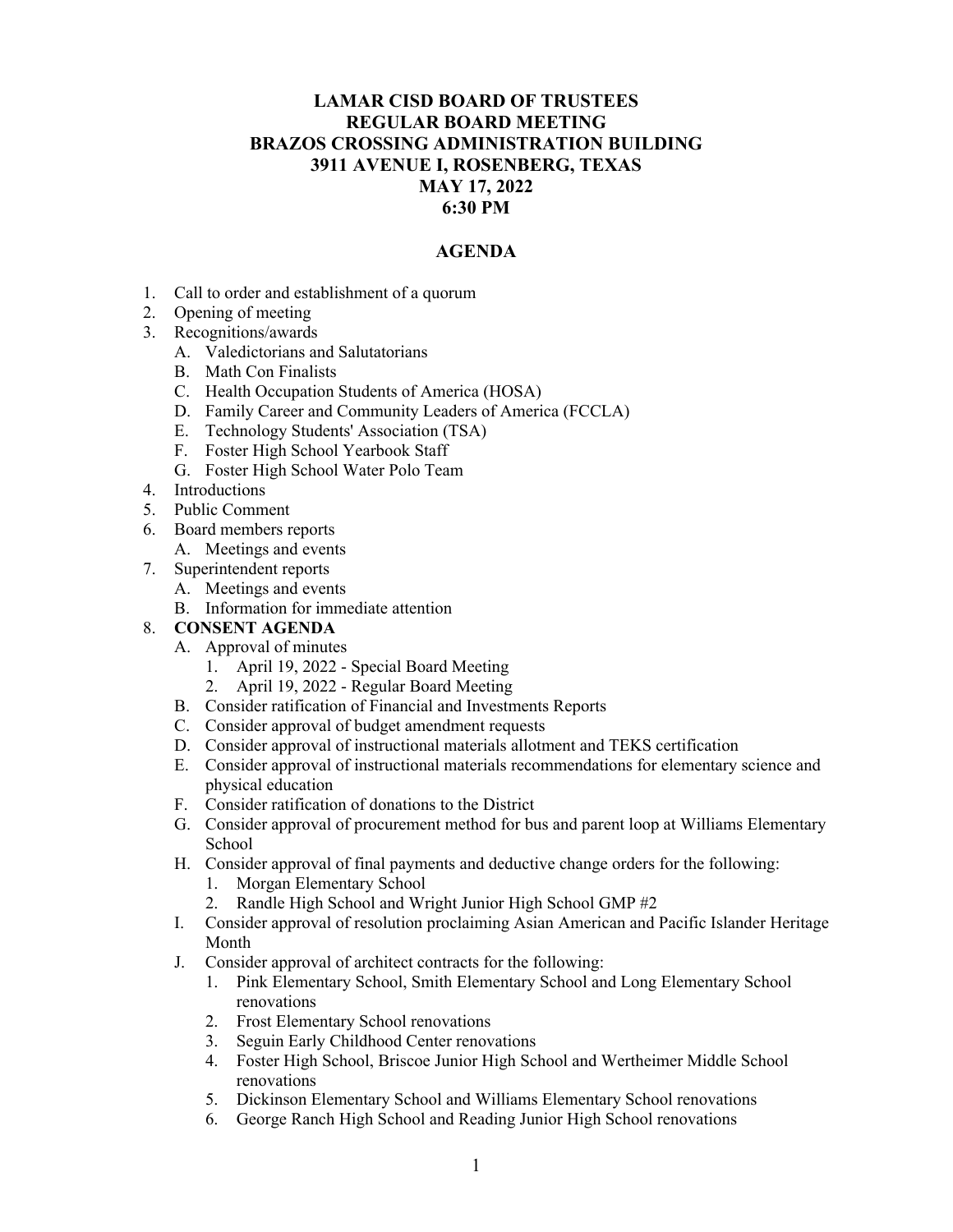- 7. Lamar Consolidated High School and Lamar Junior High School additions and renovations
- 8. Wessendorff Middle School renovations
- 9. Navarro Middle School, Ray Elementary School and Meyer Elementary School renovations
- 10. Rosenberg Transportation renovations
- 11. Travis Elementary School additions and renovations
- K. Consider approval of purchase of Cheerleading, Drill, Dance and Color Guard supplies, apparel and equipment
- L. Consider approval of purchase of concession food and supplies
- M. Consider approval of purchase of fleet vehicles
- N. Consider approval of purchase of fire extinguisher and fire suppression system services and replacement equipment
- O. Consider approval of allocation of funds for Advancement Via Individual Determination (AVID) implementation

# 9. **ACTION ITEMS**

- A. Discussion and possible approval of newly hired teacher incentives
- B. Consider approval of expansion of Community Eligibility Provisions (CEP)

## 10. **INFORMATION ITEMS**

- A. Musical instrument usage fee regulations
- B. HGAC Bus Purchase Grant Reimbursement
- C. Bond Updates
- D. Foster High School Water Well

# 11. **FUTURE ACTION ITEMS**

- A. Discussion of paving for parent loop at Williams Elementary School
- B. Discussion of 2022-2023 Student Code of Conduct

## 12. **FUTURE CONSENT AGENDA**

- A. Discussion of budget amendments
- B. Discussion of ratification of Financial and Investment Reports
- C. Discussion of memorandum of understanding (MOU) with KICKSTART KIDS Program
- D. Discussion of instructional materials recommendations for 6th 8th grade Science
- E. Discussion of purchase agreement for TASB energy cooperative member purchasers fixed rate transportation fuel program
- F. Discussion of design development for Terry High School and George Junior High School Phase 2
- G. Discussion of final payment and deductive change order for Terry High School and George Junior High School additions and renovations phase 1 GMP #2
- H. Discussion of CSP #18-2022F&P for the construction of Police Station
- I. Discussion of MOU with MUD for Gray Elementary School and Ag Barn #3 for water and sewer
- J. Discussion of prevailing wage rate schedule

# 13. **CLOSED SESSION**

- A. Adjournment to closed session pursuant to Texas Government Code Sections 551.071, 551.072, 551.074, and 551.082, the Open Meetings Act, for the following purposes:  $(Time$ 
	- 1. Section 551.074 For the purpose of considering the appointment, employment, evaluation, reassignment, duties, discipline or dismissal of a public officer or employee or to hear complaints or charges against a public officer or employee.
		- a. Approval of personnel recommendations for employment of professional personnel
		- b. Employment of professional personnel (Information)
		- c. Employee resignations and retirements (Information)
		- d. Deliberate evaluation and employment contract extension of superintendent of schools pursuant to Tex. Gov't Code Section 551.074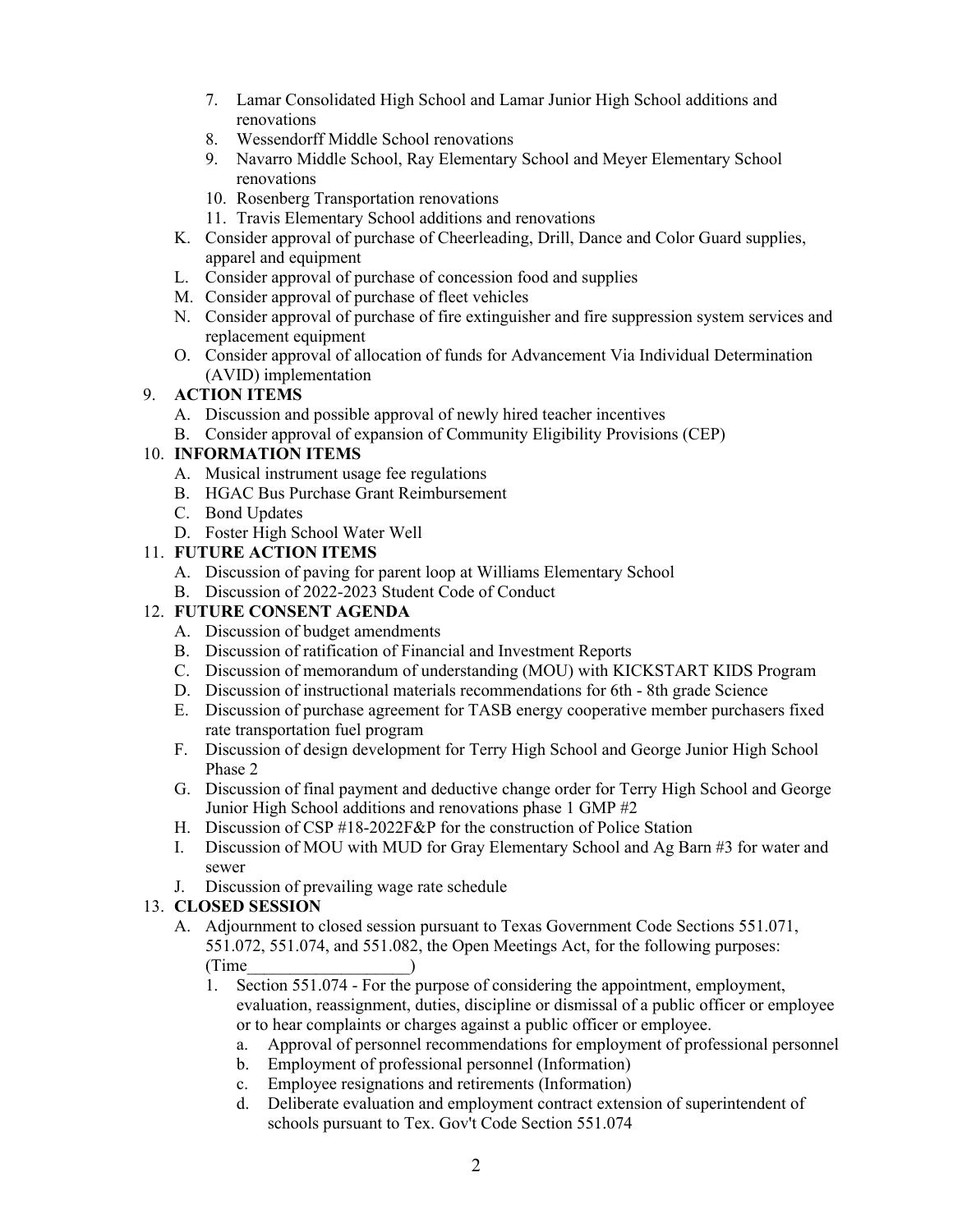- e. Deliberate recommendation to terminate probationary and/or term contracts for good cause pursuant to Tex. Gov't Code Section 551.074
- f. Elect Board Officers to serve from May 2022 to May 2023
- g. Consider authorization to use current facsimile plates
- 2. Section 551.072 For the purpose of discussing the purchase, exchange, lease or value of real property
	- a. Land
- 3. Section 551.071 To meet with the District's attorney to discuss matters in which the duty of the attorney to the District under the Texas Disciplinary Rules of Professional Conduct of the State Bar of Texas clearly conflicts with the Open Meetings Act, including the grievance/complaint hearing.
	- a. Any item listed on the agenda
	- b. Discuss pending, threatened, or potential litigation, including school finance litigation

#### RECONVENE IN OPEN SESSION

#### **14. ACTION ITEMS**

- A. Possible action on superintendent of schools' evaluation and contract extension
- B. Possible action to terminate term contracts of teachers for contract abandonment
- C. Election of Board Officers
- D. Consider authorization to use facsimile plates

#### **Future Agenda Items Upcoming Meetings and Events**

### ADJOURNMENT: (Time )

If during the course of the meeting covered by this notice, the Board should determine that a closed session of the Board should be held or is required in relation to an item noticed in this meeting, then such closed session as authorized by Section 551.001 et seq. of the Texas Government Code (the Open Meetings Act) will be held by the Board at that date, hour or place given in this notice or as soon after the commencement of the meeting covered by this notice as the Board may conveniently meet in such closed session concerning any and all subjects and for any and all purposes permitted by Section 551.071- 551.084, inclusive, of the Open Meetings Act, including, but not limited to:

Section 551.084 - For the purpose of excluding witness or witnesses from a hearing during examination of another witness.

Section 551.071 - For the purpose of a private consultation with the Board's attorney on any or all subjects or matters authorized by law.

Section 551.072 - For the purpose of discussing the purchase, exchange, lease or value of real property.

Section 551.073 - For the purpose of considering a negotiated contract for a prospective gift or donation.

Section 551.074 - For the purpose of considering the appointment, employment, evaluation, reassignment, duties, discipline or dismissal of a public officer or employee or to hear complaints or charges against a public officer or employee.